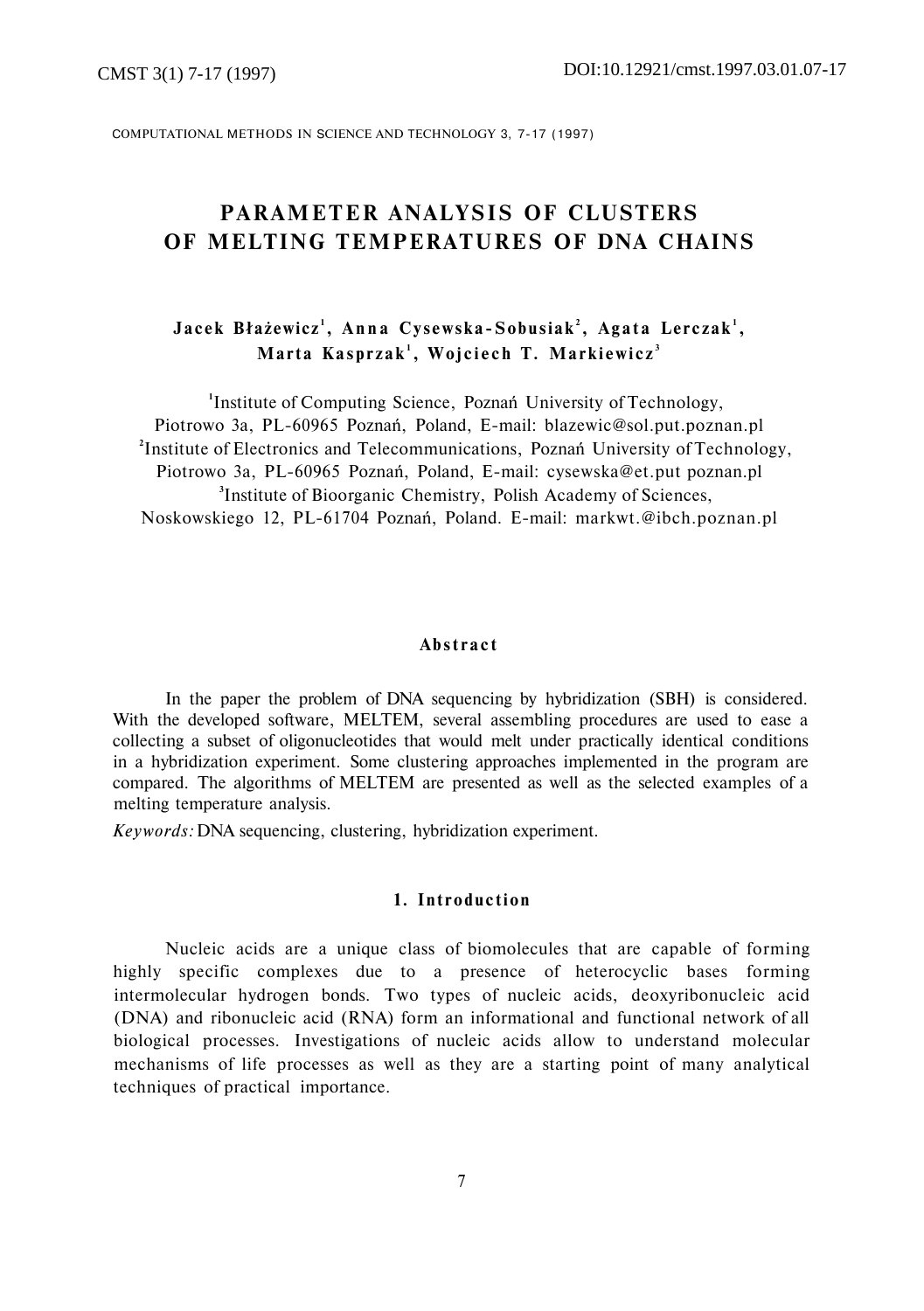Sequencing of nucleic acids, especially sequencing of DNA (accessing genetic information) of many biological species as well as sequencing of human genome became tremendously important in recent years. All large sequencing projects carried out presently (e.g. HUGO) are based on sequencing procedures relying on electrophoretic analysis. Their output should be increased substantially if sequencing genomes of other organisms than of model species is envisaged and highly desirable in the nearest future. Thus, in order to improve the speed of DNA sequencing it is necessary to develop new methods such as e.g. sequencing by hybridization (SBH).

A sequence of nucleic acids encoding genes of living species is highly characteristic for each organism. Despite all the similarities in common genes, even highly related individual organisms can be distinguished due to the differences in their DNA sequences. These differences can be approached by direct sequencing as well as by hybridization experiments with appropriately designed oligonucleotides (nucleic acid fragments, allele specific oligonucleotides).

DNA isolated from different natural sources (organisms, tissues) can be analyzed by hybridization with allele specific oligonucleotides (ASO) and this method is widely used in basic research as well as in diagnostics. Usually, single nucleic acid sequences are used as hybridization probes. Longer nucleic acid probes that can be labeled with a larger number of marker groups (non-radioactive labeling) per molecule of a probe are often used. This allows to increase the sensitivity which is additionally secured to a long unique sequence of a probe. However, increasing the length of the nucleic acid probe diminishes its ability to distinguish single base differences (one or few bases differences). If two nucleic acid sequences to be compared contain several point mutations then a set of specific oligonucleotides could be used and thus allow to increase both the specificity and the sensitivity of a hybridization analysis. Such a set of ASOs can be obtained by chemical DNA synthesis.

One can consider using as ASOs also oligonucleotides produced during a combinatorial oligonucleotide synthesis. The latter approach was not yet realized experimentally but can be considered as an interesting alternative to prepare ASOs. Such an approach would be advised by analysis of melting temperatures of DNA subsequences (present in DNA sequence of interest) in the respect of their lengths. Using a set of ASOs forming complexes of a very similar thermodynamic stability, i.e. with a similar melting temperature  $T_m$ , would also help to increase the sensitivity of a detection of particular DNA sequences. This way of increasing a test sensitivity obviously does not preclude all the efforts to improve sensitivity by modification of reporter groups.

There are many programs that help to analyze DNA sequence according to melting temperatures of oligonucleotide duplex subsequences. Such programs are designed in order to assist in choosing most convenient oligonucleotide sequences that can be used as polymerization primers either in a dideoxy DNA or in a PCR amplification of DNA. One of the most popular software of such type is a program written by W. Rychlik [1,2], However, all these programs help to scroll along a DNA sequence looking for a local  $T_m$  and cannot collect oligonucleotide subsequences of a given DNA sequence depending on their melting temperatures.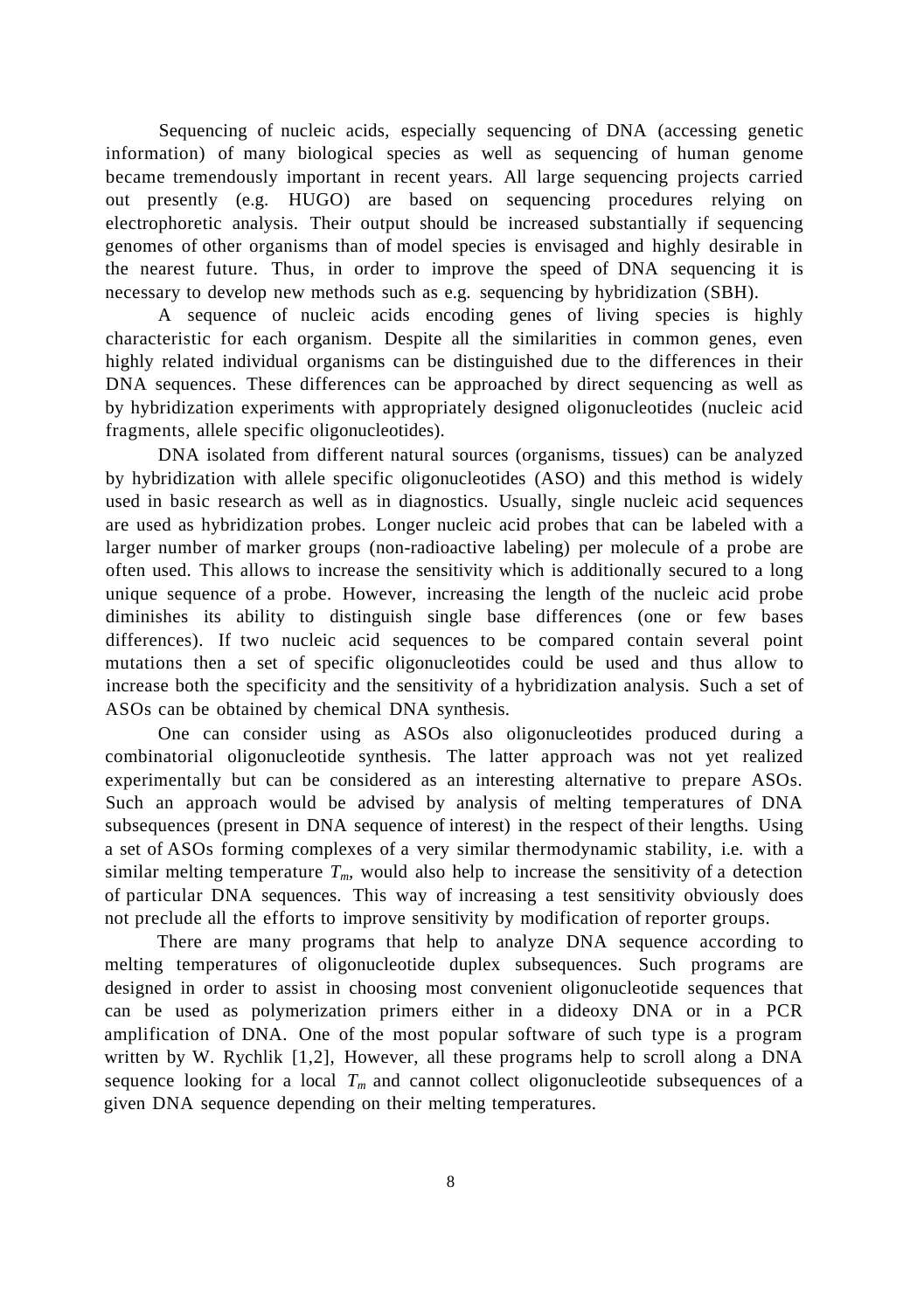The required program should realize clustering procedures on a full set of oligonucleotides which sequences should be then ordered. Such software could be very useful to reveal any particular clusters of  $T_m$  if present in DNA sequences of interest. We decided to develop this one and use it to analyze several DNA sequences derived from GenBank database and characteristic either for prokaryotic or eukaryotic source. Furthermore, the developed software, MELTEM, allows to use several assembling procedures to ease collecting a subset of duplex oligonucleotides that would melt under practically identical conditions in a hybridization experiment. Several clustering approaches implemented in MELTEM were compared. The algorithms of MELTEM are presented below as well as the selected examples of *Tm* analysis.

In the paper, Section 2 defines the basic biochemical model of melting temperatures of DNA duplexes. Section 3 describes the basic clustering algorithms and the developed software used for cluster analysis. An implementation of such program is given in Section 4, and Section 5 presents two examples of cluster analysis.

### **2. Calculation of melting temperatures of DNA duplexes**

The stability of complexes of nucleic acids (duplexes) was thoroughly studied. The collected data allowed to propose the nearest neighbor model that describes quite precisely the thermodynamic parameters of DNA sequences. The nearest neighbor model is based on the assumption that the stability of a helical DNA (RNA) duplex is influenced to the greatest extent by the molecular interaction within the nearest neighborhood of each nucleotide unit - this assumption allows to reduce the number of parameters used in thermodynamic calculations. Four different deoxyribonucleotides, deoxyadenosine (A), deoxycytidine (C), deoxyguanosine (G) and thymidine (T), forming all DNA, are involved in intermolecular hydrogen pairing which holds two antiparallel strands of the DNA helix. Thus, due to this base pairing (Watson-Crick base pairing) two types of pairs are involved: A-T (equal to T-A) and G-C (equal to C-G). This reduces the number of 16 possible dimers to 10 nearest neighbors and the same number of thermodynamic parameters. Although the nearest neighbor model does not allow to calculate a thermodynamic stability of nucleic acid duplexes with a very high precision, its accuracy is good enough for the use in predicting experimental conditions for most of the hybridization experiments of oligonucleotides of moderate length (few tenths of nucleotide units).

The formula used to calculate a melting temperature of DNA duplex  $(T_m)$  and appropriate experimentally estimated parameters according to a modified van't Hoff's equation [3] were used by Breslauer et al. [4] (Formula 1, Table 1). The functional relationship can be written as

$$
T_m = \frac{\Delta H}{\Delta S + R \ln(c/4)} + k,\tag{1}
$$

where: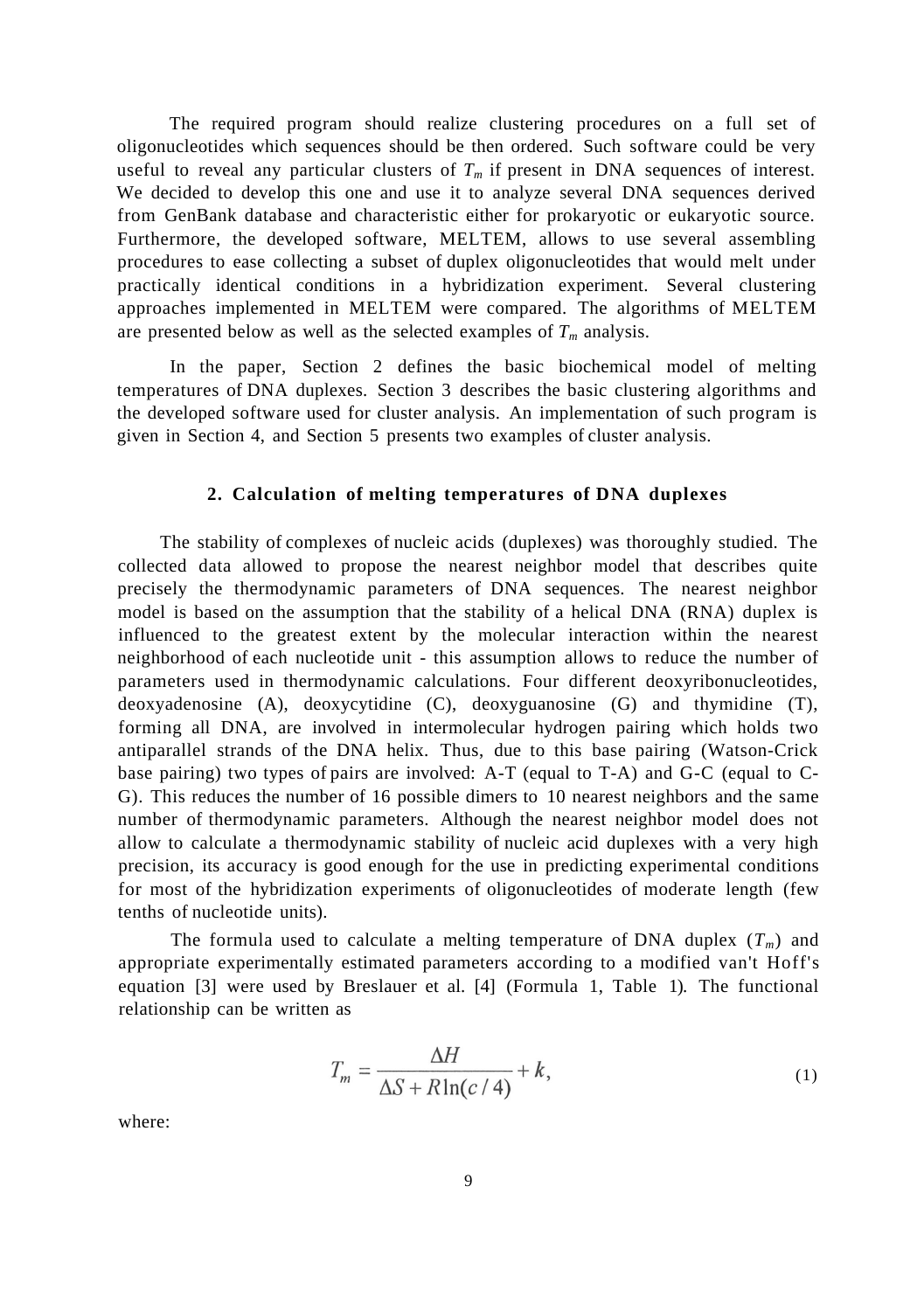- Δ*S* a sum of entropy for all neighbor dimers,
- Δ*H -* a sum of enthalpy for all neighbor dimers,
- *R* gas constant,
- *c -* oligonucleotide concentration [mole/1],

 $k=16.6 \log c$ , - the experimental constant necessary to correct for a salt concentration  $c_s$  [mole/1].

In the program described in the next Sections, five algorithms of clusters analysis have been implemented. What is presented hereinafter concerns:

- the selected basic algorithms performed with the use of methods described in [5-8],
- the modifications carried out in interpretation of particular steps of the basic algorithms,
- the structure of the program implemented.

The modifications result from two properties of analysis of clusters of oligonucleotides melting temperatures. Firstly, such an analysis is one-dimensional. Secondly, usually there exist a few or more sequences forming duplexes of the same melting temperature. Thus, it is convenient to divide all the sequences into groups instead of considering any one as a separate object. Each of these groups consists of the sequences of the same melting temperature, creating the object to be considered in an analysis of clusters. Specificity of all objects under analysis is taken into account.

#### **3. Basic algorithms and their modifications**

Basic algorithms include non-hierarchical as well as hierarchical agglomeration methods [5-8], The latter, which are most often in use in the cluster analysis, can be described by the same scheme called the central agglomerating procedure. This procedure depends on an analysis of the distance matrix between objects to link particular clusters up to the moment that all the objects make only one cluster. For *n*  objects with a distance matrix  ${d_i}$  between them, there are following five steps to be realized:

Step 1. Assume each object is a one-element cluster.

i < j

- Step 2. Search for a pair of clusters p and  $q$  ( $p < q$ ) which distance is minimal, calculating  $d_{pq}$  = min  $d_{ij}$ .
- Step 3. Link the searched out clusters  $p$  and  $q$  into a new cluster, numbering that one by *p* and removing the cluster of a number *q.* Total number of clusters as well as these numbers of clusters which are greater than *q* are reduced by 1.
- Step 4. Transform distances  $d_{pr}$  ( $r \neq q$ ), according to a given method of analysis in use.
- Step 5. Repeat Steps 2-4 to obtain only one cluster which includes all objects.

In each iteration, the clusters just linked and their distances as well as an allocation of objects into clusters must be stored.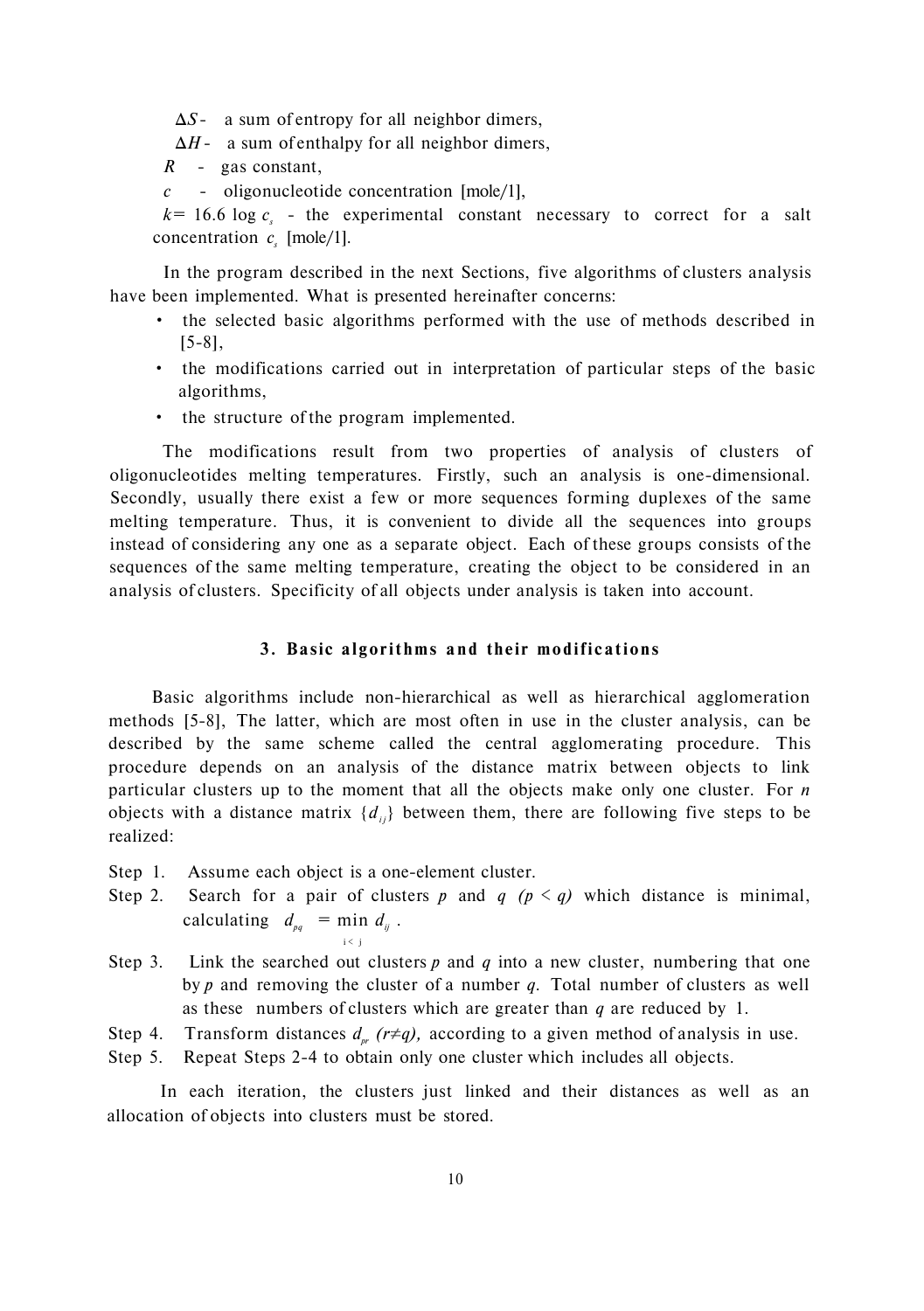In our studies, three methods (i.e. the single linkage method, the complete linkage method and the pair group method) were selected from a whole combinatorial group of hierarchical methods [5,6,8], A number of clusters has been denoted by *lg*. During a merging process of two clusters *p* and *q* into a new cluster *p,* elements in the distance matrix were transformed using the formula:

$$
d_{pr} = a_1 d_{pr} + a_2 d_{qr} + b d_{pq} + c |d_{pr} - d_{qr}|,
$$
 (2)

where *r* is equal to each value different than *p* and *q.* There is  $(1 \leq r \leq lg, r \neq p, r \neq q),$ 

while *c* is a parameter specifying a given method considered.

In the **single linkage method,** where  $c = -1/2$ , the clusters p and q are linked when  $d_{pq}$  = min  $d_{ij}$  ( $1 \le i, j \le lg$ ). Thus, storing minimal distances between clusters, elements of the distance matrix  ${d_{ii}}$  are transformed as follows:

$$
d_{pr} = \min(d_{pr}, d_{qr}). \tag{3}
$$

In the **complete linkage method,** where  $c = \frac{1}{2}$ , the clusters p and q are linked when  $d_{pq}$  = min  $d_{ij}$  (1 ≤ *i*, *j* ≤ *lg*). Maximum distances between clusters are stored, and elements of the distance matrix  ${d_{ii}}$  are transformed in accordance with

$$
d_{pr} := \max(d_{pr}, d_{qr}). \tag{4}
$$

In the **pair group method,** where  $c = 0$ , the clusters p and q are linked when  $d_{pq}$ = min  $d_{ij}$  ( $1 \le i, j \le lg$ ) and elements of the distance matrix  $\{d_{ij}\}\$ are transformed according to

$$
d_{pr} = \frac{1}{2} \left( d_{pr} + d_{qr} \right) \tag{5}
$$

Each of these methods can also be realized using the general combinatorial procedure with suitable values of  $a_1$ ,  $a_2$ ,  $b$  and  $c$ , respectively.

Using the combinatorial methods mentioned above, it was not necessary to make any modification connected with a complex structure of objects. Linking of clusters does not depend on their size. Furthermore, any clusters *p* and *q* are linked only when  $d_{pq}$  = min  $d_{ij}$  ( $1 \le i, j \le \lg$ ). In such a case, analysis of clusters is one-dimensional what causes in turn that *p* and *q* are the clusters next to each other. Referring to Step 2 in the central agglomerating procedure, it can be sufficient to consider only  $(lg -1)$  adjacent pairs instead of all the pairs, i.e. *lg*(*lg-*1)/2.

On the contrary, some modifications are needed, if non-hierarchical methods such as the *k*-means method and the loader method, are used.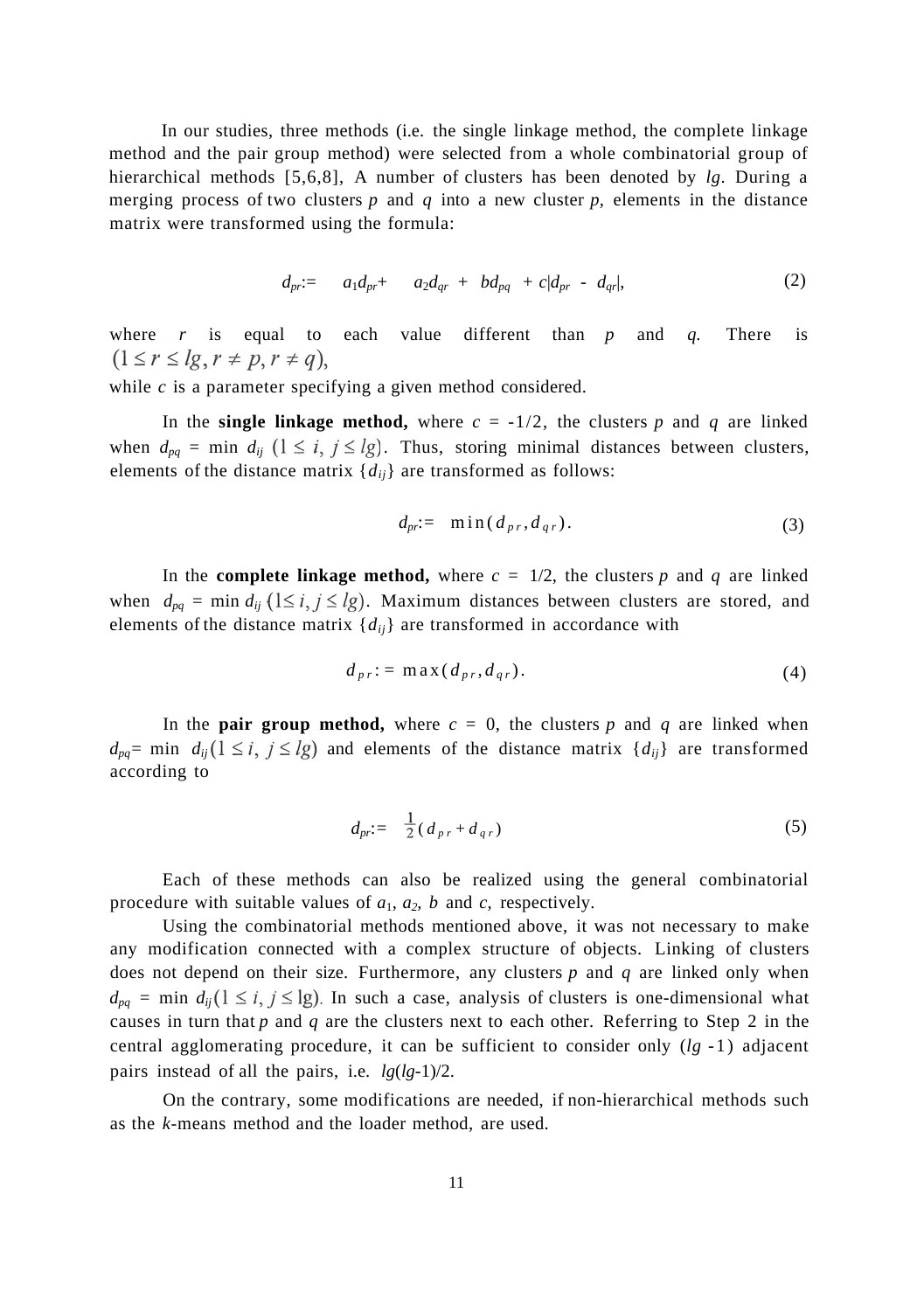The *k***-means method,** which is a version of the MacQueen's method [5, 7], assumes that its user has to do preliminary division of objects into clusters, based on a determined criterion (e.g. to divide a selected characteristic - the temperature scale is taken herein - into equal intervals). This method is not convergent. Three steps in its basic algorithm are as follows:

- Step 1. Compute the cluster centrode and the intracluster variability, taking into account preliminary data.
- Step 2. Assign all objects to assign to a nearest centrode. In a case the object will be relocated in other cluster, both centrodes are corrected and intracluster variability is updated.
- Step 3. Repeat Step 2 up to either stabilization (i.e. when there are no changes in allocation of objects into clusters) or achievement of maximum allowable number of algorithm iterations.

For sets of objects of a very large size, the **loader method** [7] is most often used for a preliminary assignment into clusters. Taking a number of objects equal to *l* and a parameter *t* as a threshold distance, the basic algorithm is given by two steps:

- Step 1: First object makes a nucleus of the first cluster while a total number of clusters is equal to  $k = 1$ .
- Step 2: Compute the second power of  $d(i,j)$  between objects and nuclei j of clusters  $(j=1,2, ..., k)$ . If  $d(i,j) \leq t$ , the object *i* will be in the cluster*j*. In any other case, the object *i* makes the nucleus of a new cluster - number of clusters *k* will grow by 1. All objects  $i = 2, 3, \ldots, l$  are in turn the subject of computations.

One disadvantage of this method is that the obtained number of clusters is unknown. The number of clusters can be tuned to some extent by using an appropriate value of the parameter *t.* Modification concerns Step 2. Objects are agglomerated in accordance with an increase in melting temperatures and then considered in succession. Then, in Step 2 object *i* will be assigned into cluster *k* if a square of distance  $d(i, k)$ between the object and a nucleus of cluster *k* is not greater than *t.* Otherwise, object *i*  makes the nucleus of a new cluster and the whole number of clusters will be increased by 1.

### **4. Implementation of the program**

The program was written using Borland C++ for Windows with *ObjectWindows*  library. There are three parts in its structure (Fig. 1), connected with such functions as calculations, communication with users and coordinating operations of all functional parts. The computation part contains algorithms of clusters analysis of a set of functions to calculate melting temperatures of given oligonucleotides. The communication part contains classes and functions which make it easy to operate on files, to arrange configurations, and to display and store the results obtained. The central part allows to start computations, to do a given change in the configuration, and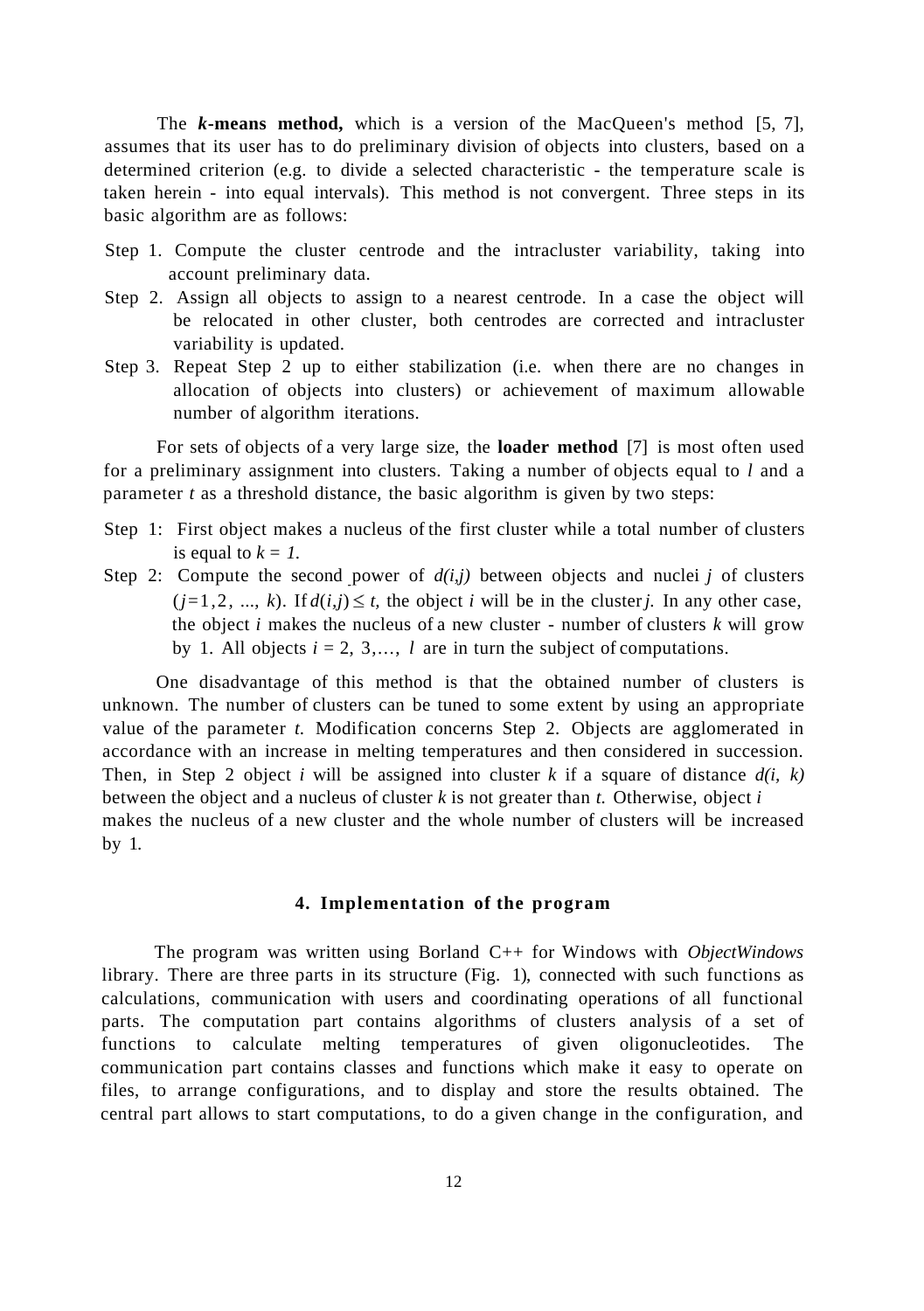to realize file communications. After the start of the program, a current configuration will appear in the main window which performs management of the whole program, making configuration set-up and data storage, forming and removing data structures, debugging, viewing and storing in results.

Particular files are classified depending on their function in the program. The central part contains an information about the project, i.e. all data needed to form the realizable file. The information about the results of clustering (Fig. 2) is determined by quantities:

- a number of objects, *lobs,*
- a number of clusters, *lg,*
- a size of clusters, *lsg,*
- a composition of clusters, *nrg.*



Fig. 1. The program structure.



Fig. 2. Information about results of clustering.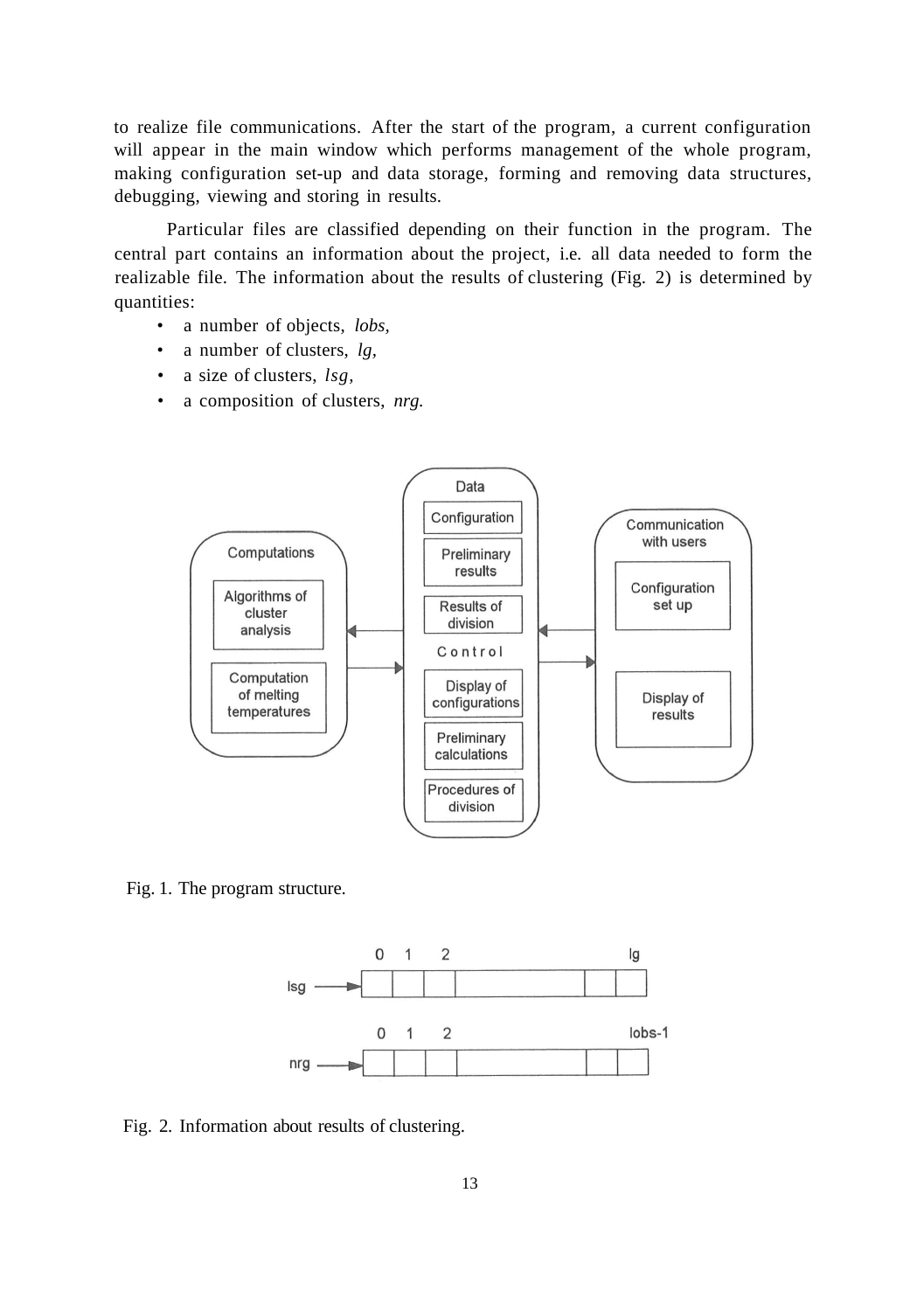Origins and ends of intervals including the particular melting temperatures *Tms*  are denoted by *spart* and *fpart,* respectively. All the objects to be considered were divided into equal intervals and the clusters by the use of the methods described above. In each case at least one group of tests has been done. If needed, additional groups of tests might be realized as well. An information about preliminary results is given by the following quantities (Fig. 3):

- an initial temperature, TabStart (expressed in K),
- a number of temperature values, TabCount (equal to MAXTEMP+1 at most),
- numbers of sequences at a particular temperature, NumTab,
- numbers of sequences at each temperature to be stored, AlcTab,
- tables of sequences for temperatures of interest, SeqTab.



Fig. 3. Information about preliminary results.

During the hybridization experiment, parameters such as salt concentration, probe density and the length of an oligonucleotide were much the same as those which are utilized in real laboratory conditions. Furthermore, at given configurations, mean melting temperatures of oligonucleotides were approximately equal to the room temperature. All necessary data connected with a group of tests were specified, including the experiment configuration, natural sequence and agglomeration method considered. Two reliable measures, i.e. the intracluster variability *V* and Fortier and Solomon indicator *FS,* were used to estimate clustering quality. Clustering by a given method is better when these measures are lower. It was shown that the loader method can always be used as the most efficient one. The representative examples obtained with the program implemented are presented below.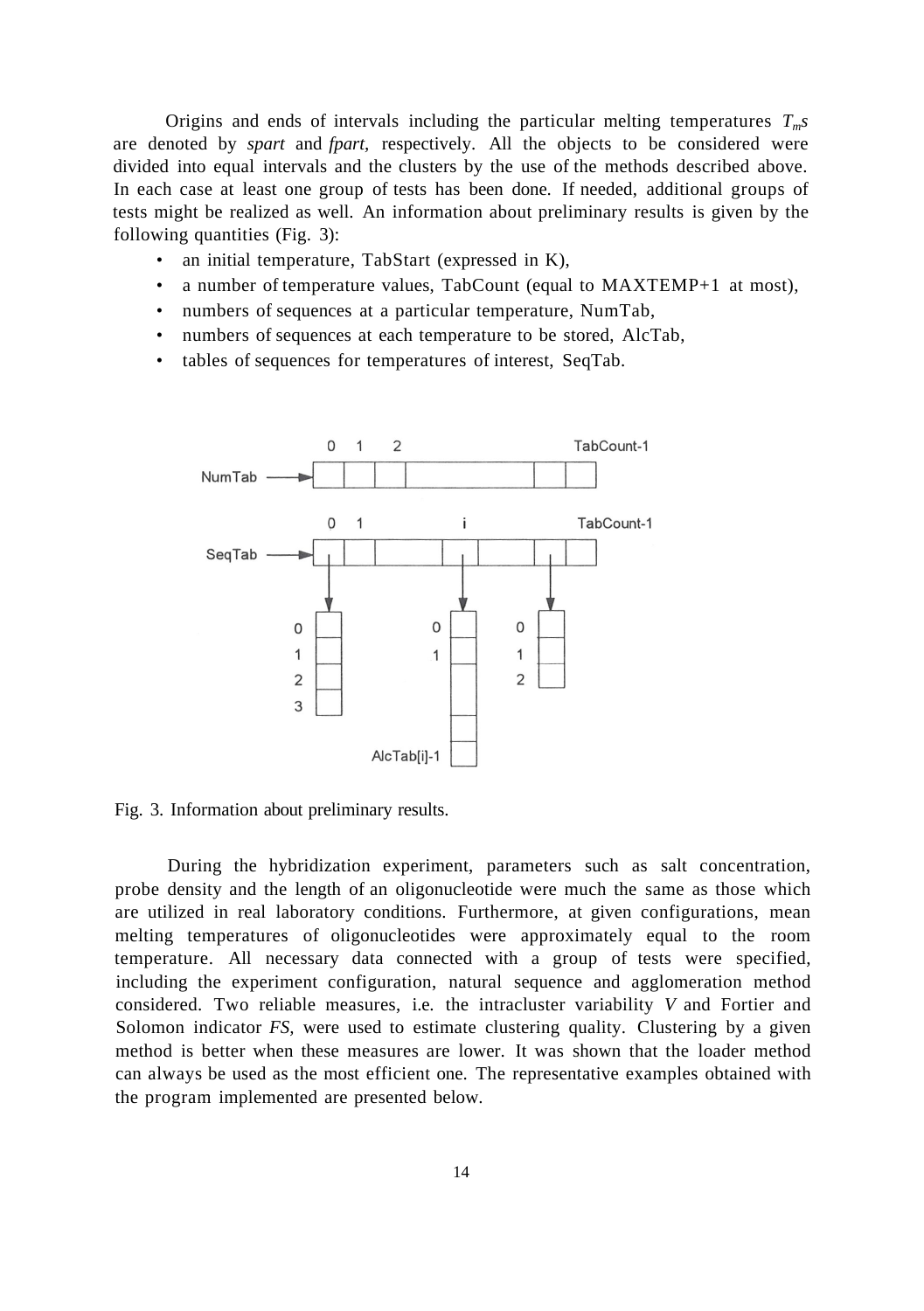### **5. Examples of MELTEM DNA analysis**

The program allows to calculate melting temperatures  $(T_m)$  of oligonucleotide duplexes and oligonucleotide subsequences of a given longer DNA. The number of sequences with the same  $T_m$  can be plotted vs. temperature taking different ranges of temperature, and can be applied to different clustering analyses.

The MELTEM program was used to analyze several natural DNA sequences. To exemplify two sequences, one of plant origin (*Lupinus luteus,* length 681 b.p., 210 A, 136 C, 129 G, 206 T, 39% of G-C pairs) and one human gene sequence *(her2* gene, length 757 b.p., 169 A, 216 C, 250 G, 122 T, 62% of G-C pairs) were compared, as shown in Figure 4, by the loader method (Ml).

### a) FILE: stest plant.lsq

(plant origin *Lupinus luteus,* length 681 b.p., 39% of G-C pairs)

| Length      | 12                 |                                         |
|-------------|--------------------|-----------------------------------------|
| <b>Salt</b> | 0.2                |                                         |
| C.          | 1.00E-11 [M]       |                                         |
| Range       | $<-273.2$ , 370.0) | $\mathsf{I}^\circ\mathsf{C} \mathsf{I}$ |
| Delta       | 01                 | $C^{\circ}$                             |

### **CONFIGURATION:**

#### **MEASURES:**

| Nr | <b>SEQUENCE</b> | <b>METHOD</b>  | <b>PAR. 1</b> | <b>PAR. 2</b> | FS           |          | <b>FS</b> | V      |
|----|-----------------|----------------|---------------|---------------|--------------|----------|-----------|--------|
|    | stest plant.lsq | M1             | 2             | 100           | $1.74E + 04$ | 4.68E+02 | 0.0745    | 0.0810 |
|    | stest plant.lsq | M1             | 3             | 100           | $3.88E + 04$ | 9.56E+02 | 0.1662    | 0.1655 |
|    | stest plant.lsq | M <sub>1</sub> | 6             | 100           | $1.77E + 05$ | 4.35E+03 | 0.7593    | 0.7535 |
| R  |                 |                |               |               | $2.34E + 05$ | 5.78E+03 | 1.0000    | 1.0000 |

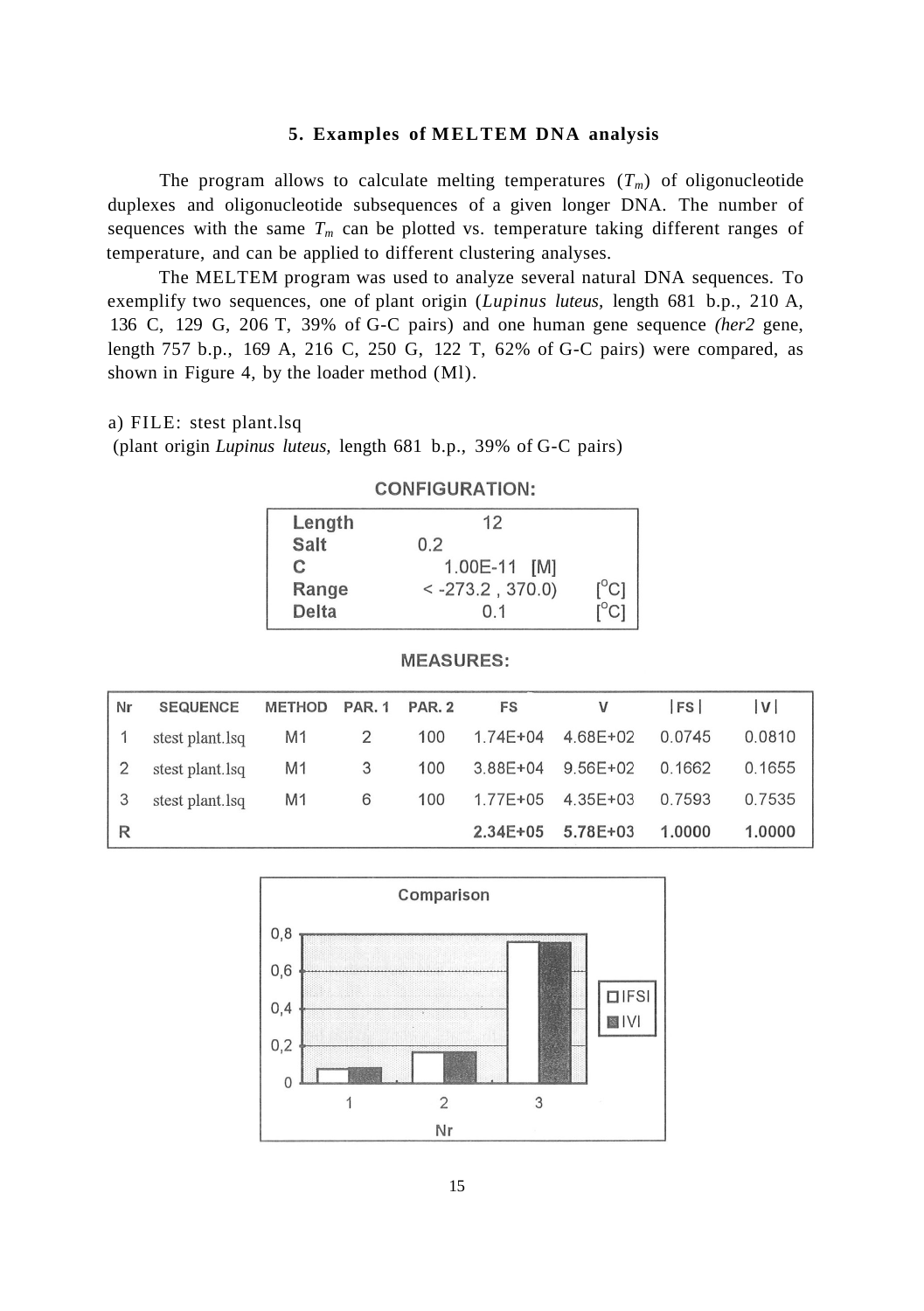### **b) FILE: stest human.lsq**

(human gene *her2 gene,* length 757 b.p., 62% of G-C pairs)

### **CONFIGURATION:**

| Length       | 12                  |                               |
|--------------|---------------------|-------------------------------|
| <b>Salt</b>  | 0.2                 |                               |
| C.           | 1.00E-11            | [M]                           |
| Range        | $< -273.2$ , 370.0) | $\mathsf{I}^{\circ}$ Cl       |
| <b>Delta</b> | 0.1                 | $\mathsf{I}^\circ\mathsf{C}1$ |

### **MEASURES:**

| Nr | <b>SEQUENCE</b> | METHOD | <b>PAR. 1 PAR. 2</b> |     | FS           |                   | <b>IFS</b> | V      |
|----|-----------------|--------|----------------------|-----|--------------|-------------------|------------|--------|
|    | stest human.lsq | M1     | 2                    | 100 |              | 1.66E+04 5.58E+02 | 0.0922     | 0.0987 |
| 2  | stest human.lsq | M1     | 3                    | 100 |              |                   | 0.1963     | 0.2120 |
|    | stest human.lsq | M1     | 6                    | 100 |              | 1.28E+05 3.89E+03 | 0.7115     | 0.6892 |
| R  |                 |        |                      |     | $1.80E + 05$ | $5.65E + 03$      | 1.0000     | 1.0000 |



Fig. 4. Information files generated by MELTEM application for two natural sequences: a plant sequence (Fig. 4a) and a human sequence (Fig. 4b) where Ml denotes the loader method, PAR.l - mean size of an interval connected with a number of clusters, PAR. 2 maximum number of clusters; the plots illustrate a comparison between results falling under a given group of tests.

Two characteristics specify these sequences: both are of the same length (a number of oligonucleotides equals 12) and extremely differ in percentage content of